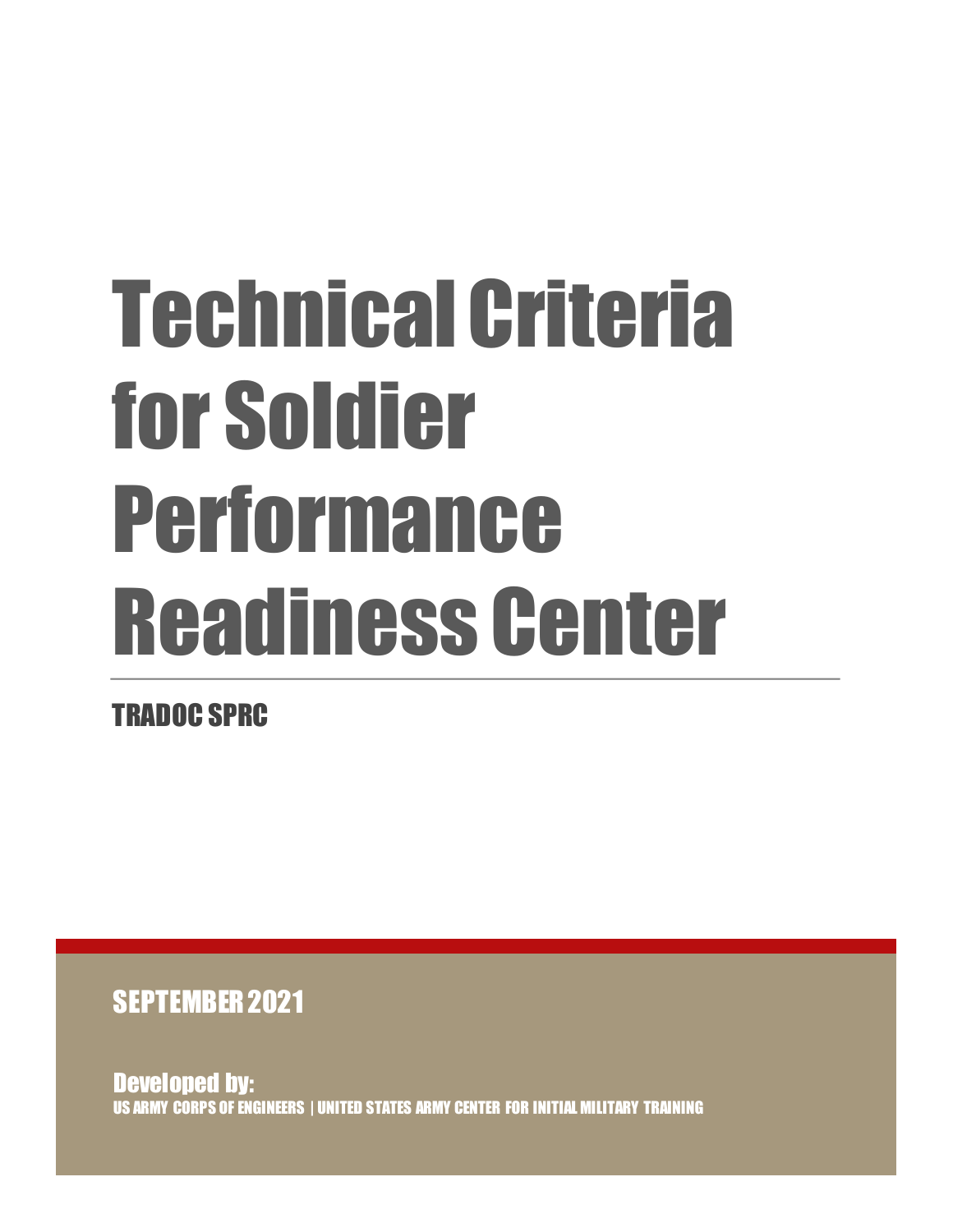#### **Soldier Performance Readiness Center**

# **Table of Contents**

| C. |  |
|----|--|
| D. |  |
| E. |  |
|    |  |
|    |  |
|    |  |
| В. |  |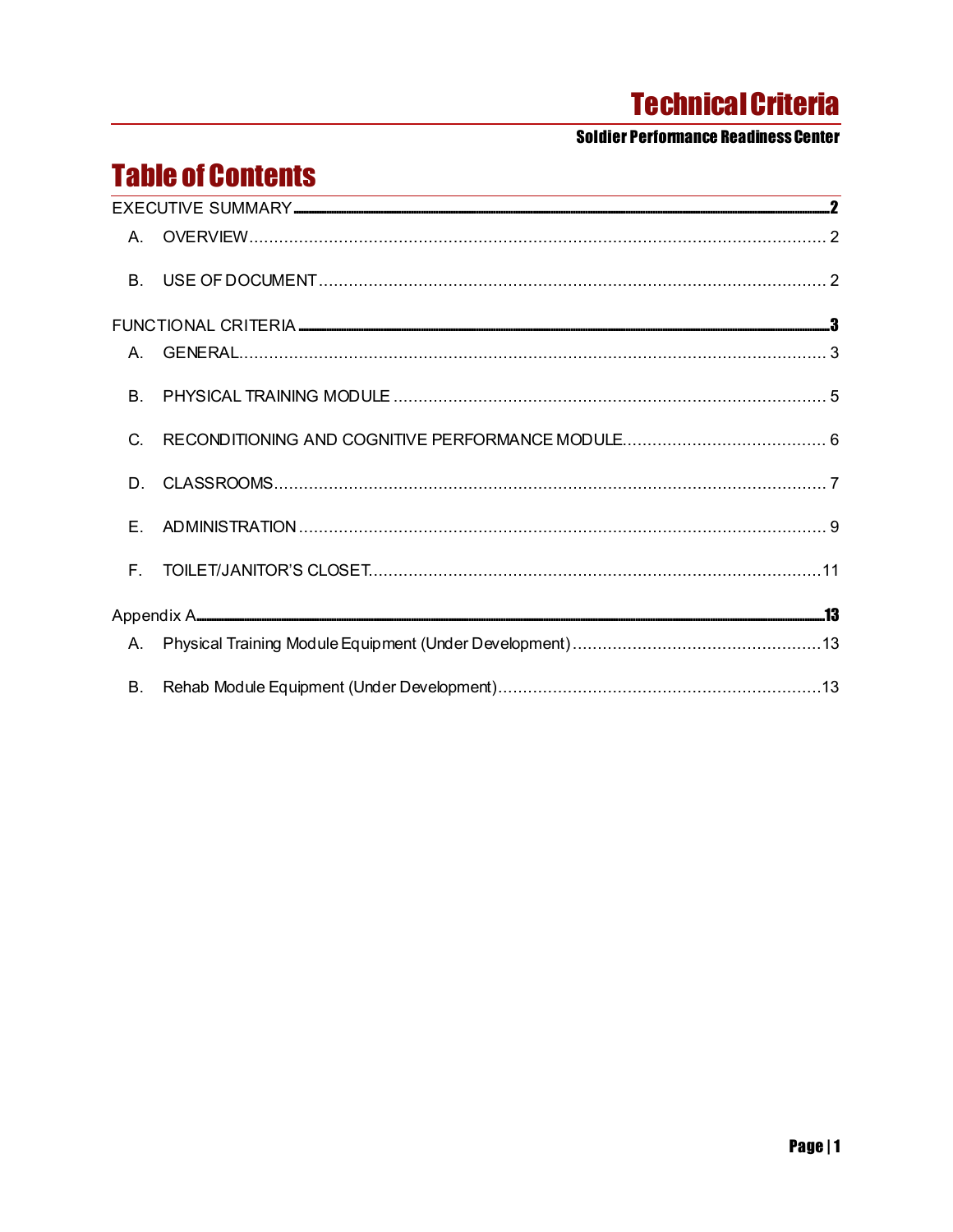Soldier Performance Readiness Center

# <span id="page-2-0"></span>EXECUTIVE SUMMARY

## <span id="page-2-1"></span>A. OVERVIEW

Holistic Health and Fitness (H2F) is a comprehensive, integrated, and immersive health and fitness system of governance, personnel, equipment/facilities, program, and leader education that generates lethal Soldiers who are physically ready and mentally tough to engage with and overmatch the enemy in multi-domain operations. H2F is an overarching framework (system) that focuses all aspects of human performance optimization (periodization, recovery, sleep, injury prevention, nutrition, mental training, etc.) to maximize individual and unit readiness. It is a lifecycle system that develops/improves/sustains Soldier readiness from pre-accession training, through an Army career, and as a Soldier for life. One component of this system will be the Soldier Performance Readiness Center (SPRC). The SPRC is a dedicated training facility designed to generate lethal Soldiers who are physically fit and mentally tough to engage with and overmatch the enemy in multi-domain operations.

The SPRC is category code 74044 in the Real Property Categorization System. The definition is as follows: Physical training facilities provide facilities and support services to meet the individual physical fitness, coordination, skills development, and training needs of military personnel. (Category code is under review.)

## <span id="page-2-2"></span>B. USE OF DOCUMENT

This document will be used, in conjunction with the Army Standard, for the design and construction of new SPRC for the United States Army. Standards for new construction will meet the quality standards described in the Functional Criteria section. Renovation or conversion of existing facilities should be evaluated on a case-by-case basis, but where possible shall conform to the requirements of this standard.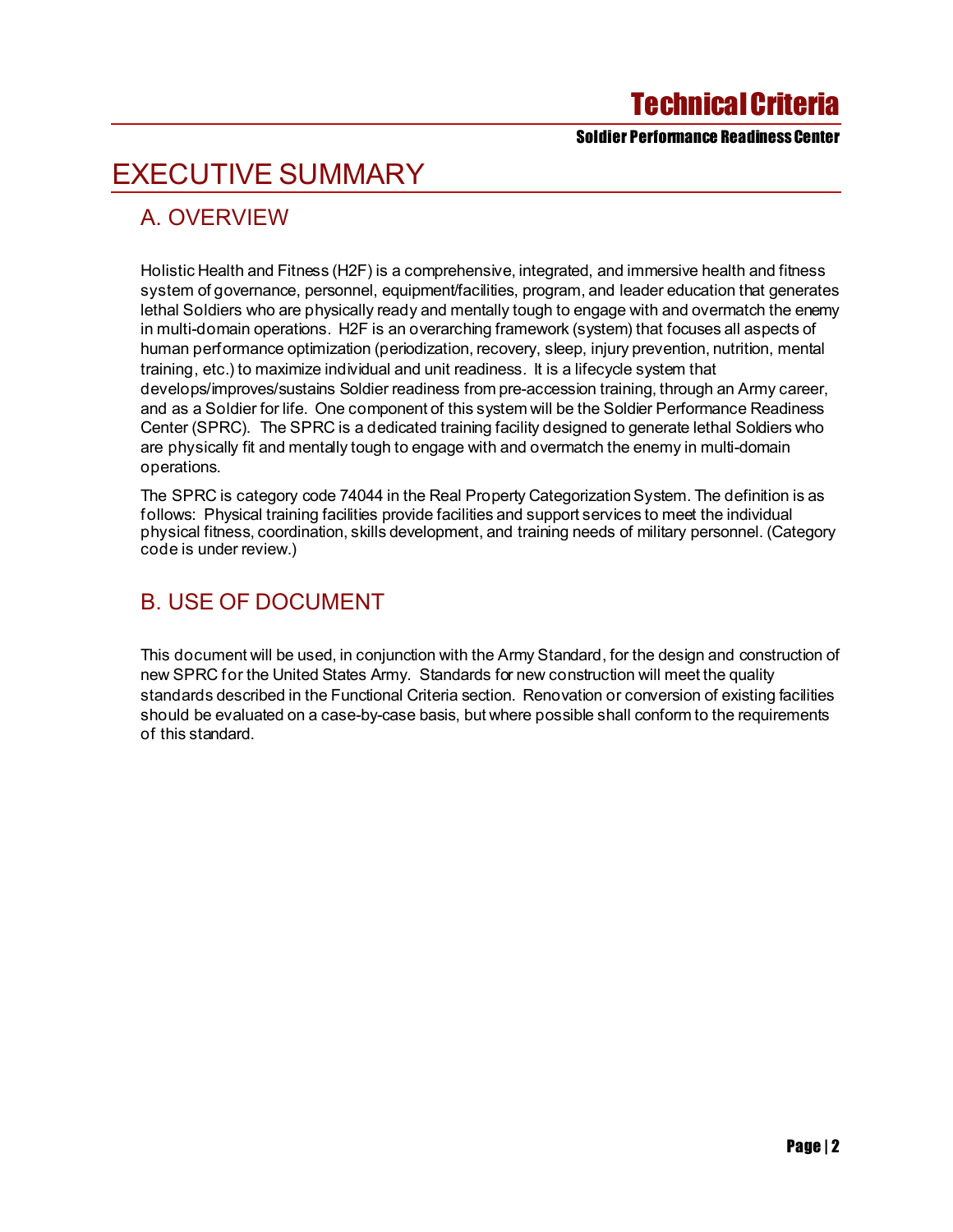Soldier Performance Readiness Center

# <span id="page-3-0"></span>FUNCTIONAL CRITERIA

## <span id="page-3-1"></span>A. GENERAL

This chapter provides the criteria for the individual spaces and overall building area allowances for SPRC.

- 1. This is a partial SPRC solution meeting the required touchpoints for training. It consists of two separate structures: Physical Training Structure and Reconditing and Cognitive Training Facility. These structures should be located as close as possible to each other. The Soldiers and H2F team will still need access to Administrative and Classrooms within the Brigade AO.
- 2. Comply with UFC 1-200-01 "DoD Building Code" which provides applicability of model building codes and government-unique criteria for typical design disciplines and building systems, as well as for accessibility, antiterrorism, security, high performance and sustainability requirements, and safety.
- 3. Doors and Windows:
	- a) Aluminum or hollow metal door frames are recommended, unless otherwise specified.
	- b) All vision panels shall be minimum of 5 sq. ft.
- 4. Plumbing:
	- a) Restrooms shall be provided to accommodate staff.
	- b) Where an electric water cooler unit (EWC) is specified, it shall consist of either two water fountains in a single unit combination, or two separate units side by side to allow for one unit to be mounted at ADA height. Electrically cooled units are required. Water fountains shall be fed from dedicated 120 V, 20A circuits.
	- c) Provide a minimum of 1 EWC that has a bottle filling station. Water from both the spout and the filler shall be refrigerated. Automatic bottle filler is preferred over manual control.
- **5.** Ceiling Requirements:
	- a) Where acoustical lay-in ceilings are provided, the following apply:
		- i) Ceiling tiles shall be 2' x 2' acoustical tile on standard "T" shaped pre-finished metallic grid system.
		- ii) Surface light reflectance: No less than 0.75. Lighting placement and lamping types shall be considered when designing the ceiling.
		- iii) Sound absorption for acoustical panels: No less than .55 noise reduction coefficient (NRC).
	- b) Overstock: Provide 2% for future replacement.
- **6.** Wall Materials:
	- a) Wall throughout the SPRC shall be extremely durable and impact resistant. Where concrete masonry unit (CMU) walls are provided, use bullnose corner units or mechanically fastened corner guards at all outside corners. On gypsum board walls, use mechanically fastened corner guards on outside corners in high traffic areas, or where the potential for impact is significant.
- 7. Wall Finishes:
	- a) Where paint is used, paint shall be water-based epoxy, semi-gloss finish. Apply one coat compatible primer with two finish coats of 5 to 6 mils dry film thickness (DFT), unless otherwise specified.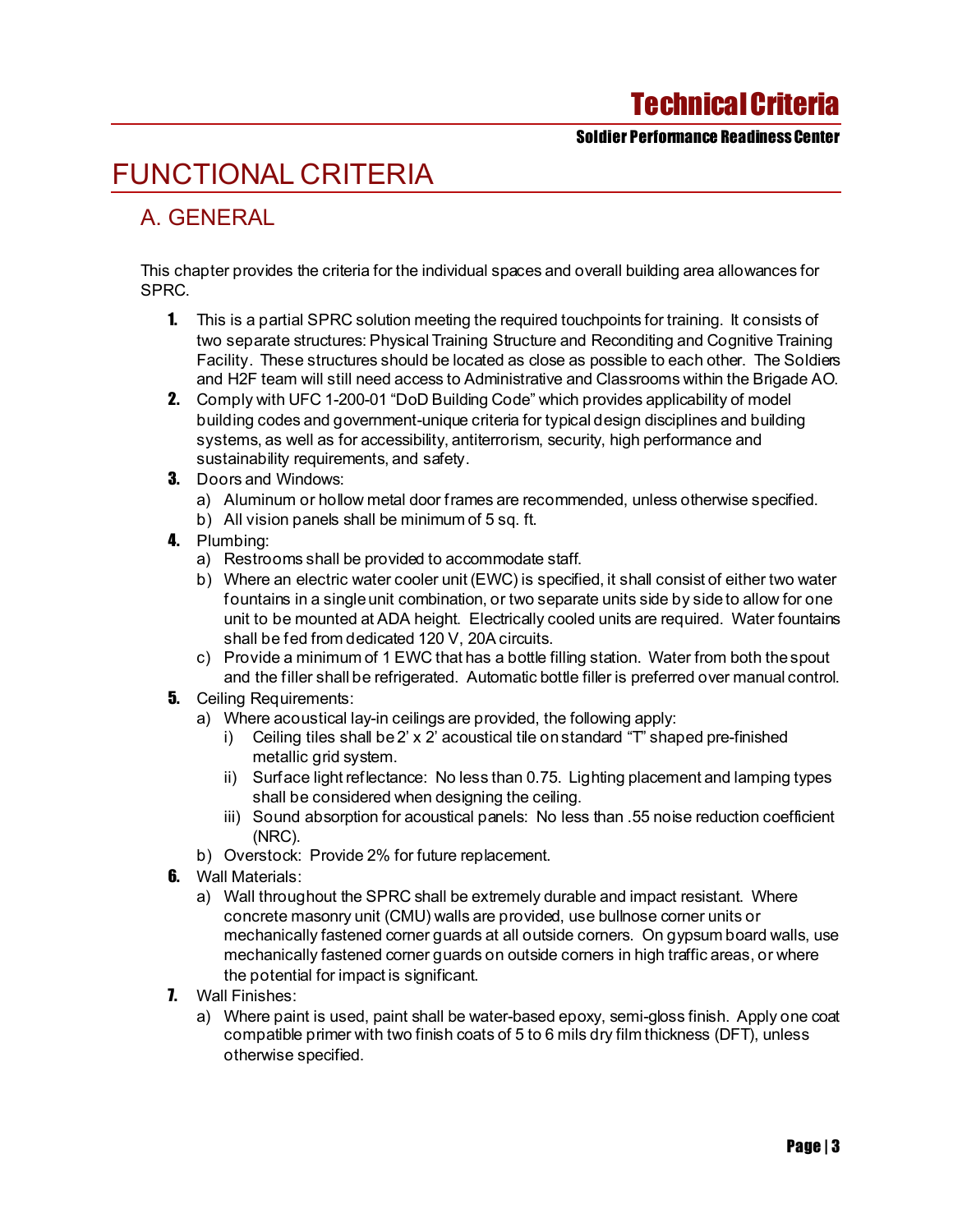- b) Surface light reflectance: No less than 0.50. Lighting placement and lamping types shall be considered when designing the walls. Increase lighting output with light colors and/or panels with not less than 0.50 light reflectance.
- c) Ferrous metals (window and door frames): Water based epoxy. Apply one coat primer compatible with finish coat, and as barrier coat to factory primer. Apply two finish coats of 5 to 6 mils DFT.
- **8.** Floor Finishes:
	- a) Surface light reflectance: No less than 0.20. Lighting placement and lamping types shall be considered when designing the floor. Increase lighting output with off-white colors and/or textures with not less than 0.20 light reflectance.
- **9.** Options:
	- a) In high bay spaces consider larger industrial high volume/low speed (HVLS) ceiling fans which are appropriate for commercial applications.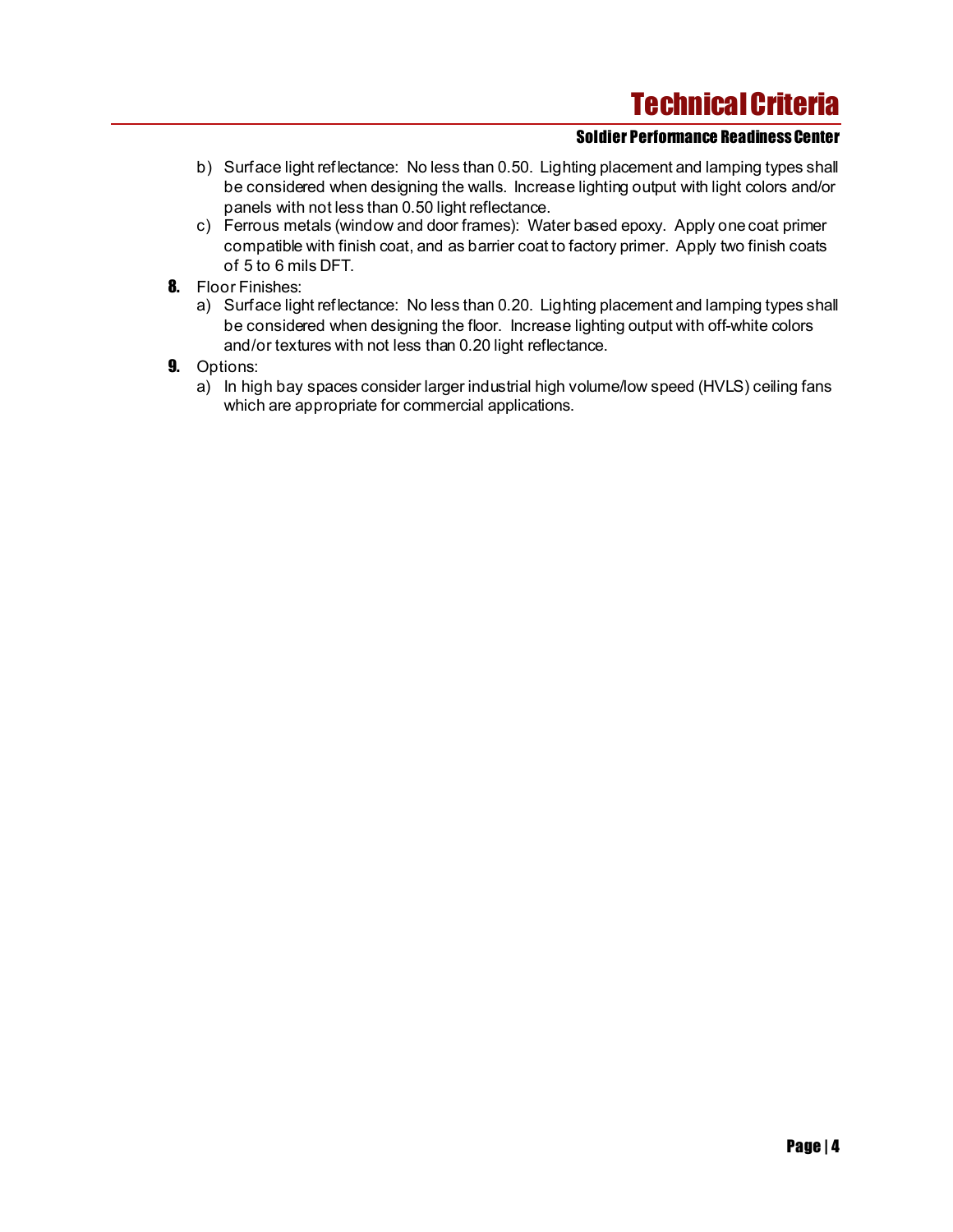#### Soldier Performance Readiness Center

## <span id="page-5-0"></span>B. PHYSICAL TRAINING MODULE

- 1. Function/Description:
	- a) This will be a stand-alone structure. It is to be in proximity of the Reconditioning and Cognitive Training facility within the Brigade AO.
	- b) The area is divided into two zones: Warm up (Zone 0) and Resistance (Zone 1).
- 2. Essential Design Requirements:
	- a) Zone 0 is an uncovered area used to prep the soldiers for entry and exit.
	- b) Zone 1 is in a covered outdoor structure. Climate should be considered for this zone. Supply heating/cooling devices as necessary to allow for year-round training.
	- c) Structurally, it is preferred this module be clear span. This allows for the most efficient and safe layout and movement.
- **3.** Ceiling Height:
	- a) 16'-0" minimum. This clear height is to the lowest element.
- 4. Finishes:
	- a) Ceiling:
		- i) Open structure.
	- b) Floor:
		- i) Sub floor to be concrete slab on grade, extended out for zone 0 as well. Shall have a minimum compressive strength of 3000psi.
		- ii) Zone 0 flooring will be brushed finished concrete.
		- iii) Zone 1 flooring shall be a minimum 3/8" thick permanently adhered resilient athletic flooring consisting of dual-layer natural and synthetic rubber. The top layer is a nonporous, slip resistant, textured surface; the bottom layer is a cushioned performance layer. Avoid the use of interlocking impact flooring tiles.
- 5. Mechanical (HVAC):
	- a) Provide ventilation in accordance with ANSI/ASHRAE 62.1 requirements for "Health club/weight rooms" and other applicable codes as required for open structures.
	- b) Recommend the use of speed high-volume, low-speed (HVLS) ceiling fans, with wallmounted controls.
- **6.** Lighting:
	- a) Lighting to be switched to allow different levels of lighting.
- 7. Power:
	- a) Provide duplex outlets along structural columns on one side. Ensure they are properly enclosed in a waterproof box. No equipment in the Physical Training module requires any electrical power.
- **8.** Communication:
	- a) Optional at the additional cost to the User.
- 9. Sound:
	- a) Optional at the additional cost to the User.
- 10. Fixed Equipment:
	- a) Provide self-serve equipment cleaning supply stations throughout that include disinfectant spray bottles and disposable towels.
- 11. Equipment List:
	- a) Refer to Appendix A.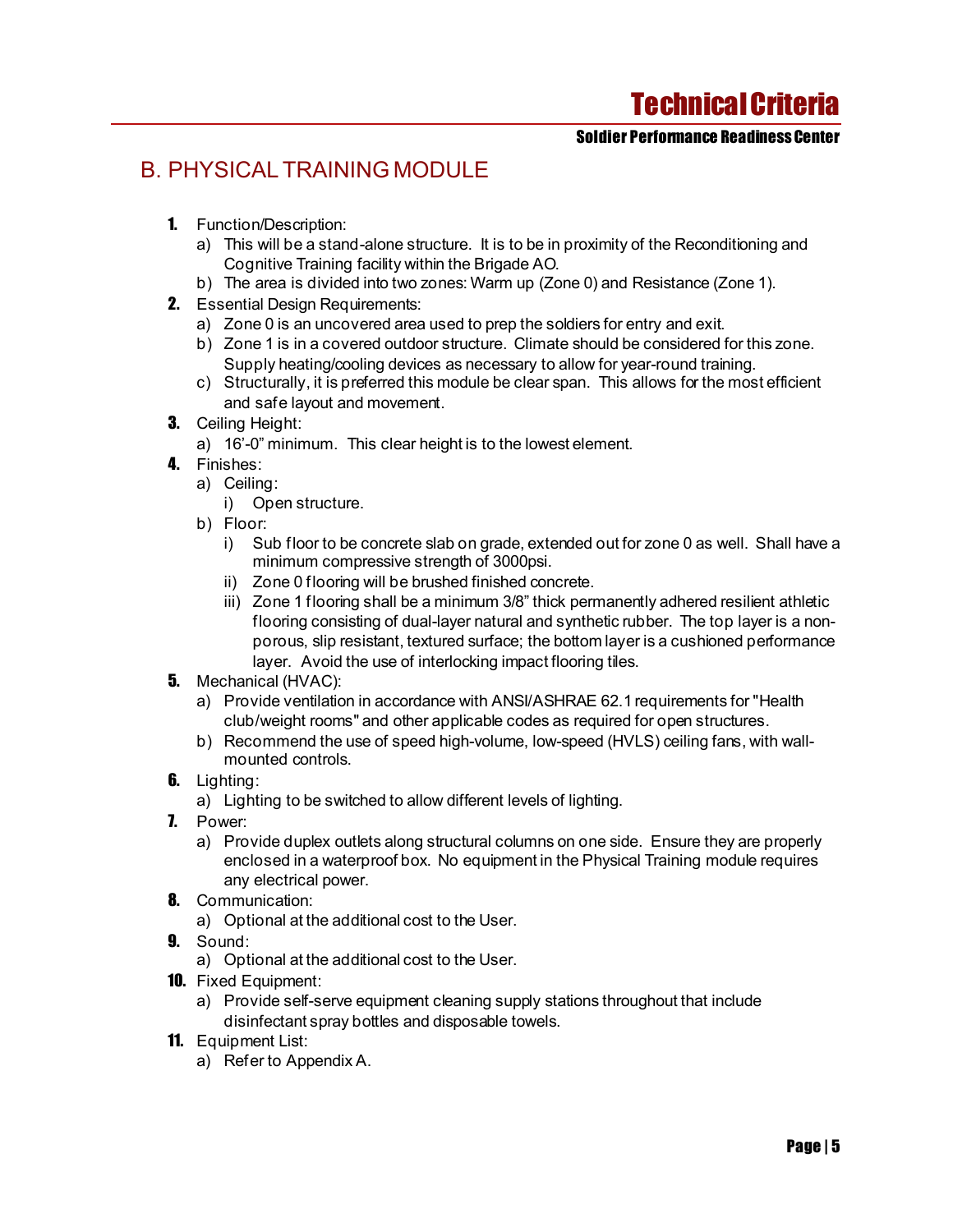#### Soldier Performance Readiness Center

### <span id="page-6-0"></span>C. RECONDITIONING AND COGNITIVE PERFORMANCE MODULE

- 1. Function/Description:
	- a) This will be a stand-alone facility. It is to be in proximity of the Physical Training Structure within the Brigade AO.
	- b) This module provides a space to rehab from injuries. It consists of a Private Injury Management office, three Injury Management cubicles, and two Private Counseling rooms, it also includes a laundry room, cognitive training area and reconditioning training area.
- 2. Essential Design Requirements:
	- a) Provide privacy curtains for each cubicle.
	- b) Provide one countertop area with sink and lockable cabinets above and below.
- **3.** Ceiling Height:
	- a) 9'-0" minimum.
- 4. Finishes:
	- a) Ceiling:
		- i) Acoustical tile.
	- b) Wall:
		- i) Acrylic latex paint with a scrubbable eggshell or sating finish, whichever has higher gloss, is a minimum. Wall covering may be used for the cognitive training space.
	- c) Floor:
		- i) Offices: vinyl flooring. Carpet tiles are not acceptable.
		- ii) Reconditioning space: vinyl flooring or athletic rubber flooring. Carpet tiles are not acceptable.
		- iii) Cognitive training space: vinyl flooring. Carpet tiles are not acceptable.
- 5. Windows and Doors:
	- a) Provide windows for natural light admission in offices, where applicable.
- **6.** Plumbing:
	- a) Ice maker and washing machine are required.
- 7. Mechanical (HVAC):
	- a) 68 F minimum, 74 F maximum in offices, 78 F maximum in open areas. Provide dedicated controls.
- 8. Lighting:
	- a) Provide minimum 50 ft. candles in cubicles and offices.
- 9. Power:
	- a) Provide a minimum of one duplex outlet in closed offices on at least three walls. Gang outlets with data and telephone.
	- b) Provide additional dedicated outlets to accommodate the equipment.
- **10.** Communication:
	- a) Coordinate with MEDCOM to ensure proper medical network connections are provided.
	- b) Provide data and telephone lines for each office space.
	- c) For open admin areas or SPRC facilities without dedicated admin space, provide Wi-Fi for VPN access.
- 11. Equipment List:
	- a) Refer to Appendix A.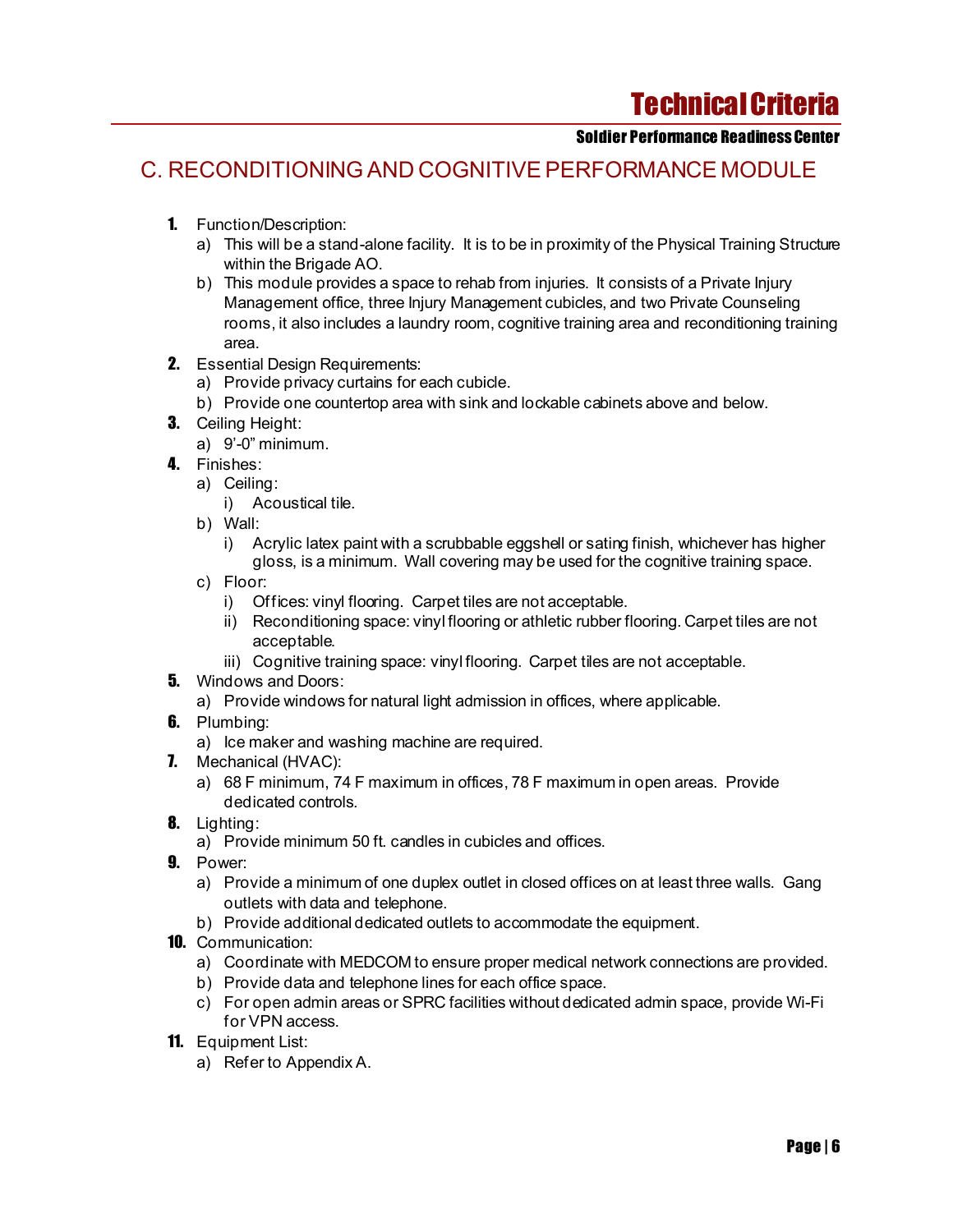#### Soldier Performance Readiness Center

## <span id="page-7-0"></span>D. CLASSROOMS

- 1. Function/Description:
	- a) This function will be in a separate location within the Brigade AO.
	- b) Provide two classrooms, each with seating for 25 students. This classroom space is intended to have the flexibility to accommodate teaching in the traditional lecture mode, as well as to perform computer instruction at each desk, and to use projection and interactive media.
- 2. Essential Design Requirements:
	- a) Seats are typically arranged in rows facing the front of the room, with varying flexibility for reconfiguration of desks for other modes of instruction.
	- b) Provide moveable partition between the two classrooms to allow conversion to one large space. Two separate entrances and exits are required.
	- c) Provide one demonstration kitchenette; include sink, countertop, and electrical outlets.
- 3. Ceiling Height:
	- a) 9'-0" minimum.
- 4. Finishes:
	- a) Ceiling:
		- i) Acoustical tile.
	- b) Wall:
		- i) Acrylic latex paint with a scrubbable eggshell or sating finish, whichever has higher gloss, is a minimum. Wall covering may also be used.
	- c) Floor:
		- i) VCT/LVT flooring is preferred with a vinyl or rubber base. Other acceptable materials include stone, terrazzo, porcelain tile, or other hard tile.
- **5.** Windows and Doors:
	- a) Doors should be provided with vision panels.
	- b) Provide exit door directly to the outside.
- **6.** Plumbing:
	- a) Provide a sink for the demonstration kitchenette.
- 7. Mechanical (HVAC):
	- a) 68 F minimum, 74 F maximum. Provide dedicated controls.
- 8. Lighting:
	- a) Provide 50 ft. candles at the desk level. 40 ft. candles in the front near the TV screen.
	- b) Day lighting is preferred and shall be controlled.
- 9. Power:
	- a) Provide outlets per code.
	- b) Provide additional outlets necessary to operate dedicated equipment, including a recessed floor outlet in one classroom for cooking demonstrations. A cart may be rolled into the lecture space containing cooking equipment (hot plate, crock pot, etc.).
	- c) Power poles are not allowed.
- **10.** Communication:
	- a) Provide data connections for the instructor.
	- b) Provide CCTV outlets as required for coverage.
	- c) Provide a minimum of one Internal video outlet.
- 11. Acoustical Performance:
	- a) Provide a minimum STC of 45.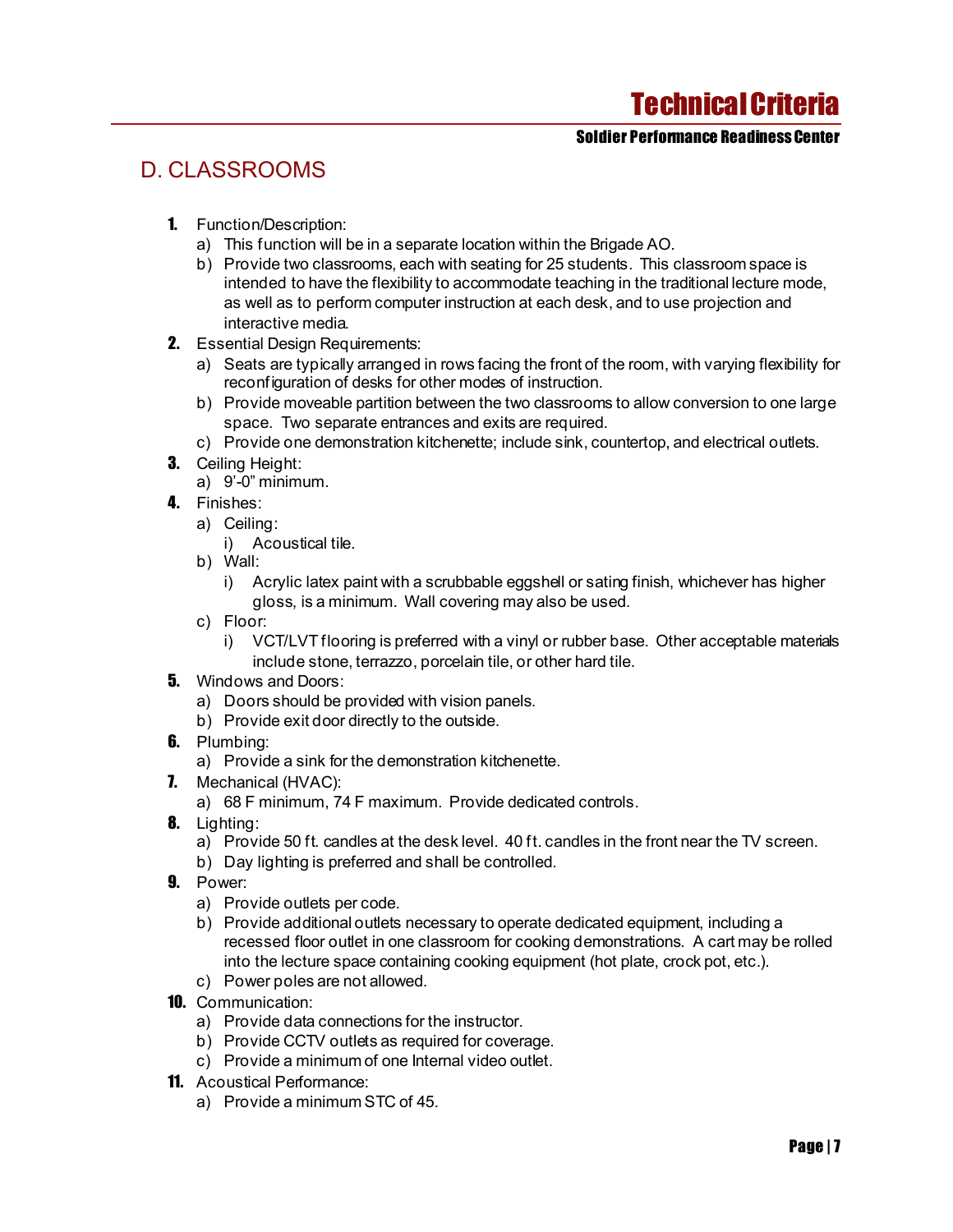- 12. Fixed Equipment:
	- a) Demonstration kitchenette.
		- i) Sink
		- ii) Countertop
		- iii) Cabinets for instructional storage.
	- b) Provide 6'-0" AFF duplex power outlet, conduit to AV equipment space, and wall blocking for fixed TV.
	- c) Provide dry-erase boards.
- **13.** Special Requirements:
	- a) Provide cabinet with dedicated space for AV equipment.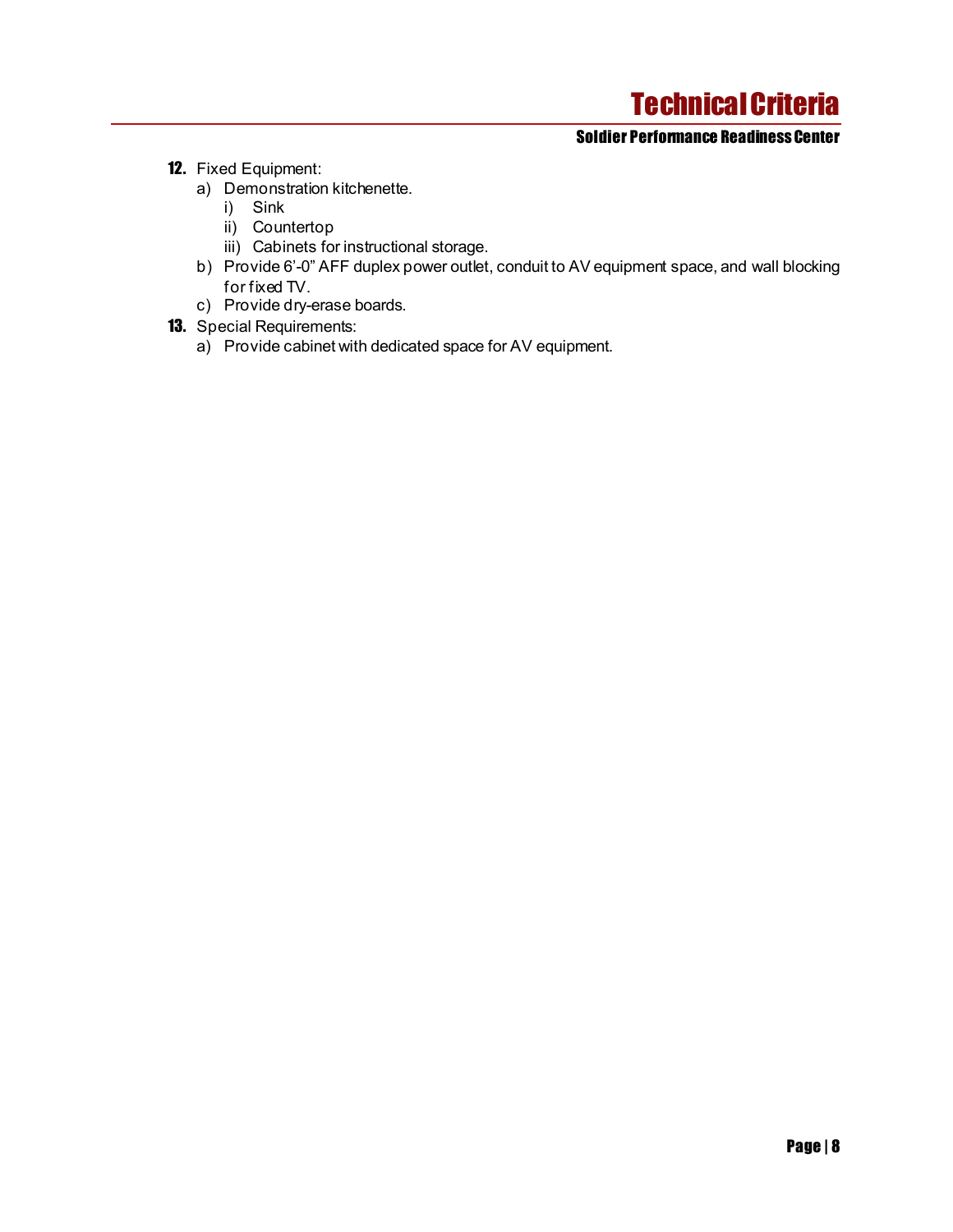#### Soldier Performance Readiness Center

## <span id="page-9-0"></span>E. ADMINISTRATION

- 1. Function/Description:
	- a) This function will be in a separate location within the Brigade AO.
	- b) The administrative offices consist of a mix of private and open office space. This includes private offices, cubicles, team room, and break room.
- 2. Essential Design Requirements:
	- a) The following office spaces are required:
		- i) Tier 3 Admin

| <b>Position</b>                                     | <b>No. of Positions</b><br>[Rank/CTR] | <b>Office or</b><br><b>Cubicle [SF]</b> | <b>Table Required</b> |
|-----------------------------------------------------|---------------------------------------|-----------------------------------------|-----------------------|
| H <sub>2</sub> F Program<br>Director <sup>*</sup>   | 1 [GS-13]                             | Office [120]                            | <b>No</b>             |
| <b>Nutrition Program</b><br>Director/Provider*      | 1[O3]                                 | Office [120]                            | <b>No</b>             |
| Registered Dietician<br>(RD)*                       | 1 [GS-12]                             | Office [110]                            | <b>No</b>             |
| <b>Nutrition Health</b><br>Educator (NH-E)*         | 2 [GS-07]                             | <b>Office [110]</b>                     | <b>No</b>             |
| <b>Injury Control</b><br>Director/Provider*         | 1 [O3-4]                              | Office [150]                            | Yes                   |
| <b>Physical Therapist</b><br>$(PT)^*$               | 1 [GS-12]                             | Office [150]                            | Yes                   |
| <b>Physical Therapy</b><br>Assistant (PT-A)*        | 2 [GS-07]                             | <b>Shared Office</b><br>[114]           | <b>No</b>             |
| Athletic Trainer (AT)*                              | 5 [CTR]                               | Cubicle [64]                            | <b>No</b>             |
| Strength &<br><b>Conditioning Coach</b><br>$(SC)^*$ | 10 [CTR]                              | Cubicle [64]                            | <b>No</b>             |
| <b>Mental Readiness</b><br>Director/Provider*       | $1$ [O3-4]                            | Office [150]                            | Yes                   |
| Occupational<br>Therapist (OT)*                     | 1 [GS-12]                             | Office [150]                            | Yes                   |
| Cognitive<br>Performance<br>Specialist (CPS)*       | $1$ [CTR]                             | Office [100]                            | <b>No</b>             |
| Occupational Therapy<br>Aide (OT-A)*                | 2 [GS-07]                             | <b>Shared Office</b><br>[100]           | <b>No</b>             |

- b) \*Office provided in an offsite location.
- 3. Ceiling Height:
	- a) 9'-0" minimum.
- 4. Finishes:
	- a) Ceiling:
		- i) Acoustical tile.
	- b) Wall:
		- i) Acrylic latex paint with a scrubbable eggshell or sating finish, whichever has higher gloss, is a minimum. Wall covering may also be used.
	- c) Floor: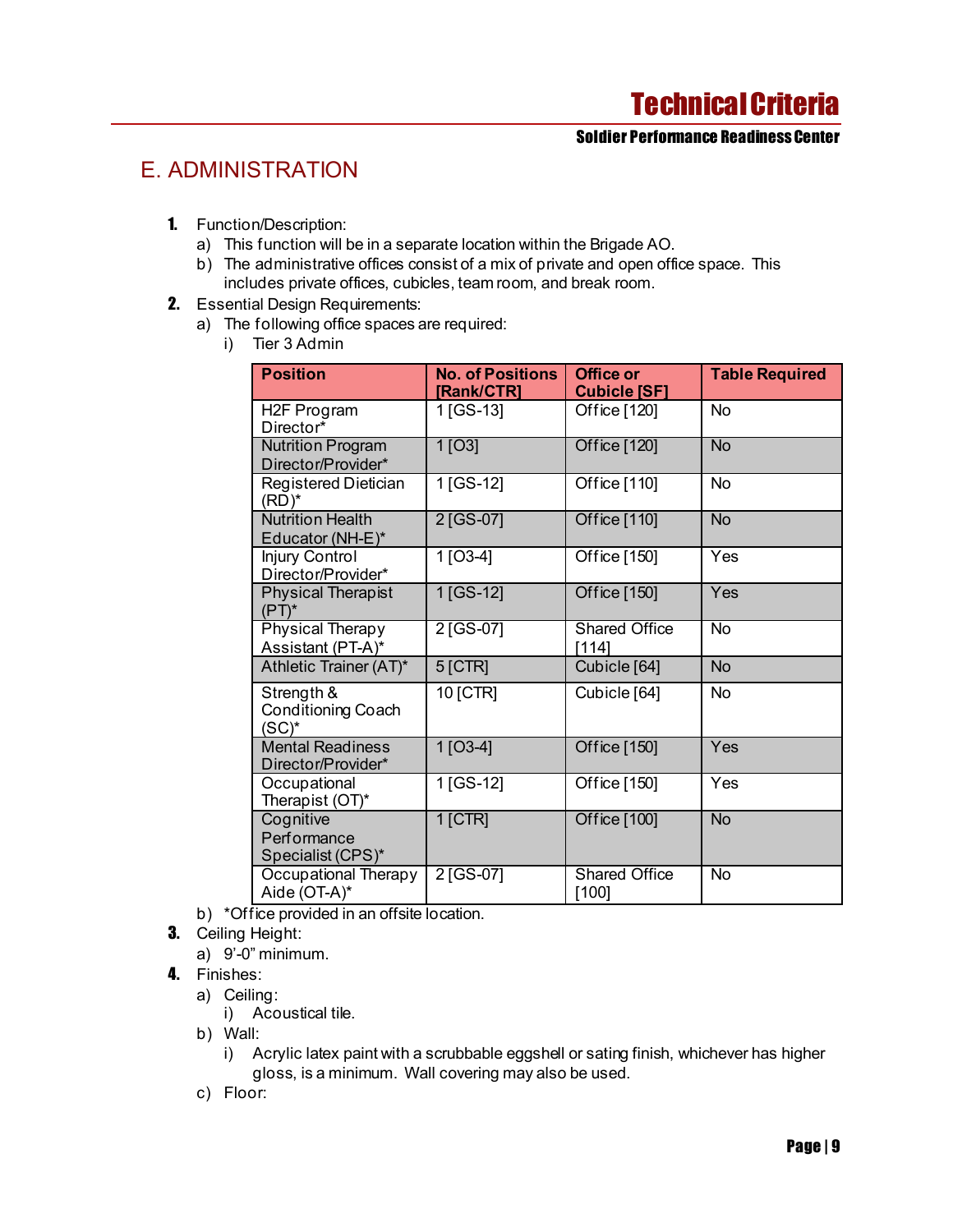- i) Carpet tile is preferred with a vinyl or rubber base. Other acceptable materials include hard-surface flooring such as seamless vinyl, hard tile, or other durable material.
- **5.** Windows and Doors:
	- a) Provide windows for natural light admission where applicable.
- **6.** Plumbing:
	- a) Consider a cold-water connection for refrigerator ice maker in the break room.
- 7. Mechanical (HVAC):
	- a) 68 F minimum, 74 F maximum.
	- b) Office temperature controls may be centralized as a minimum.
- 8. Lighting:
	- a) 50 ft. candles minimum at the desk level.
	- b) Primarily, indirect lighting fixtures, to reduce computer glare, are required.
- 9. Power:
	- a) Provide a minimum of one duplex outlet in closed offices on at least three walls. Gang outlets with data and telephone. In shared offices, provide minimum one duplex outlet on four walls.
	- b) Cubicles should provide at least one quad outlet per station. Gang outlets with data and telephone.
	- c) Provide additional outlets as necessary to operate shared equipment.
	- d) In break room, provide outlets at built-in counter area for microwave, coffee pot, refrigerator, and other cooking devices. Provide ground fault protection of outlets as required.
- 10. Communication:
	- a) Provide data/phone outlets for NIPR in all offices and cubicles. Provide MEDCOM data outlets in PT, AT, RD, and OT office and cubicle space. SC positions do not require MEDCOM data access. Consult local MEDCOM IT to determine required networks.
	- b) Provide data outlets as necessary for shared equipment.
	- c) In team room provide 6'-0" AFF duplex power outlet, conduit to AV equipment space, and wall blocking for fixed TV.
- 11. Acoustical Performance:
	- a) Provide a minimum STC of 45.
- 12. Fixed Equipment:
	- a) Break Room:
		- i) Solid-surface countertop.
		- ii) Solid wood front cabinetry.
		- iii) Double sink.
- **13.** Special Requirements:
	- a) Provide space in break room for a minimum 18 cu. Ft. refrigerator at the end of the counter.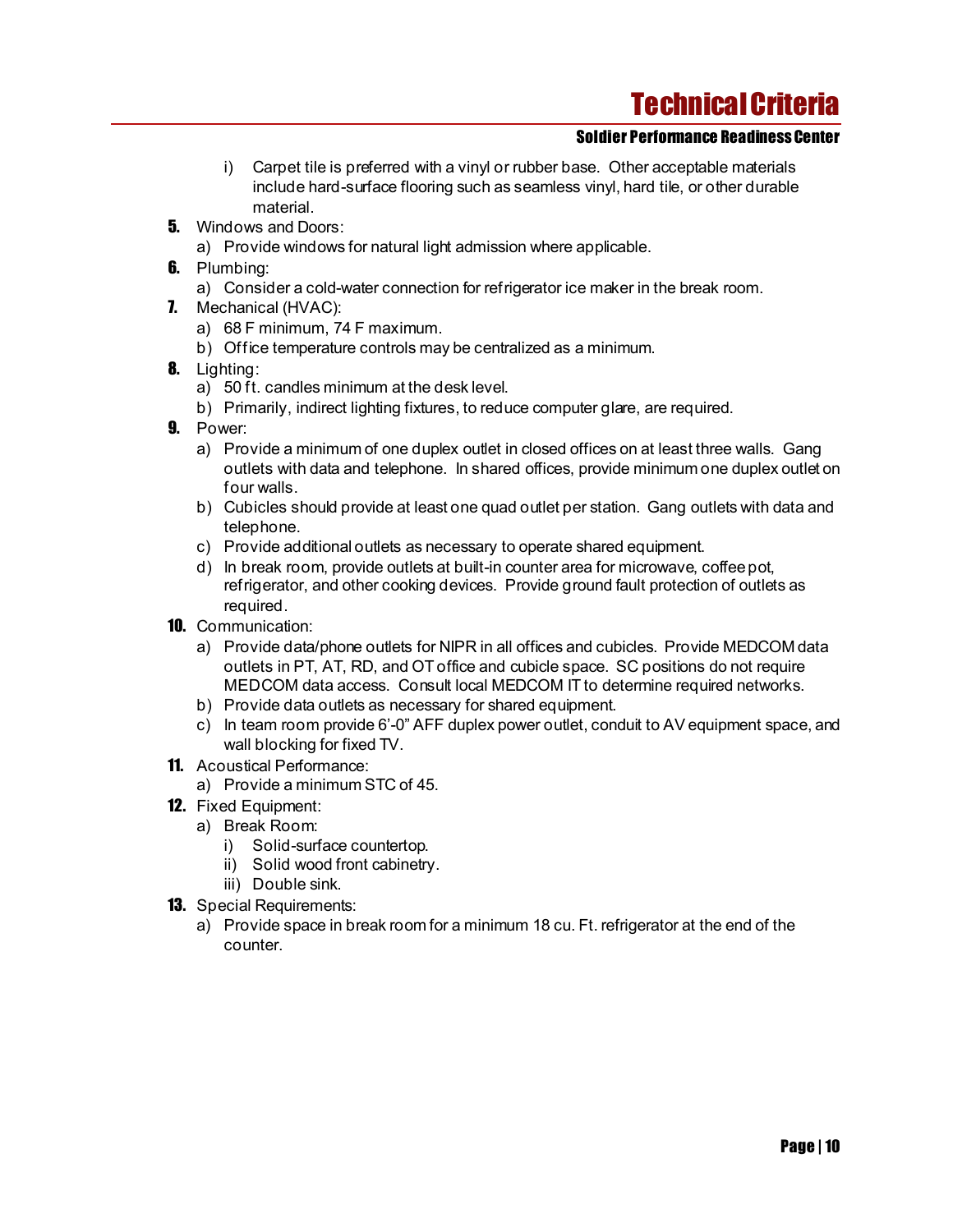Soldier Performance Readiness Center

## <span id="page-11-0"></span>F. TOILET/JANITOR'S CLOSET

- 1. Function/Description:
	- a) Support space for staff use. Provide a separate male and female restroom.
- 2. Essential Design Requirements:
	- a) The net area provided for this function is an estimate. If all required functions can be provided in less area without negatively impacting the function of the spaces (to include circulation through the areas), then the extra area may be utilized for other functions. If more square footage is required to accommodate all the functions, this extra space must come from the miscellaneous area (which includes circulation, structure, mechanical/electrical/communications rooms, etc.)
	- b) There must be no line-of-sight concerns when designing the entrances to the toilet area. Airport style vestibules are acceptable as long as a person cannot see into any part of the toilet area from outside. Even if doors are provided, the entrances must be designed so that a person cannot see into any part of the toilet area from the outside when the doors are opened.
- **3.** Ceiling Height:
	- a) 9'-0" minimum.
- 4. Finishes:
	- a) Ceiling:
		- i) Toilet area can use epoxy painted, moisture-resistant gypsum board.
		- ii) None needed for the janitor's closet.
	- b) Wall:
		- i) Toilet area can use epoxy painted, moisture-resistant gypsum board. A ceramic tile wainscot, 4' high minimum, is recommended. Use dark-colored epoxy grout for all ceramic tiles.
	- c) Floor:
		- i) Toilet area shall be at a minimum non-slip epoxy coated concrete. Ceramic tile with a dark-colored epoxy grout can be considered.
- 5. Windows and Doors:
	- a) Views into this space is prohibited. Aluminum or hollow metal frames are recommended.
- **6.** Plumbing:
	- a) Provide wall-hung water closets, wall-hung urinals and lavatories based on the applicable code for the calculated occupancy of the facility.
	- b) Provide a minimum of one floor drain in the toilet area.
- 7. Mechanical (HVAC):
	- a) Operating range: System able to maintain 68 74 degrees (F). Shall meet or exceed ASHRAE 62 for the ventilation rate.
- 8. Lighting:
	- a) 50 ft. candles.
- 9. Power:
	- a) Provide outlets per code.
- **10.** Fixed Equipment:
	- a) Solid-surface countertop with either underhung or integral sink.
	- b) Solid composite toilet and urinal partitions.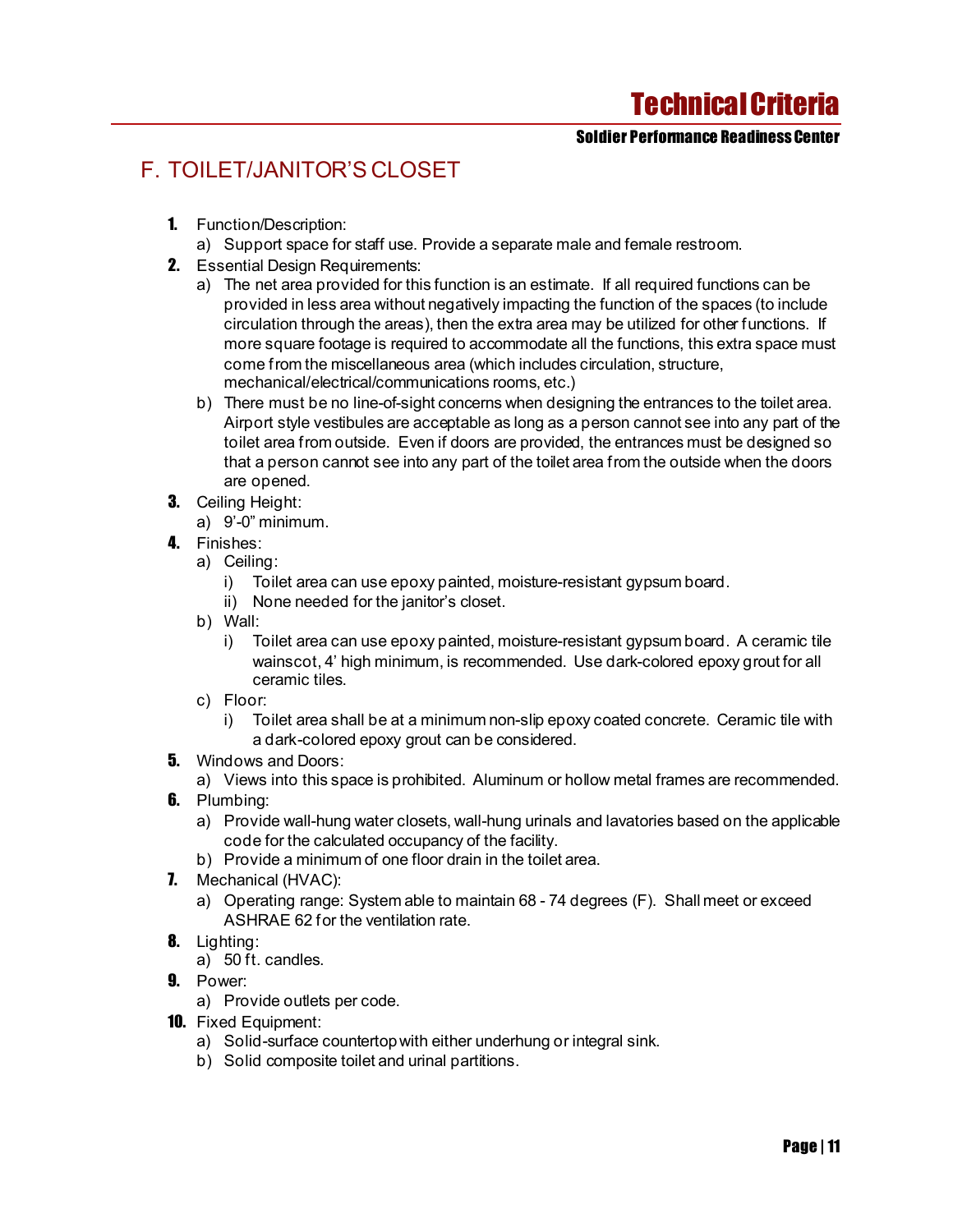- c) Toilet accessories: toilet paper dispensers, paper towel dispenser, garment hooks, grab bars, and soap dispensers. Provide full-width mirrors at the lavatories and a full-length mirror.
- **11.** Special Requirements:
	- a) Provide a Janitor's closet associated with or in proximity of these toilets. This closet includes a floor mop sink with hot and cold water and a hose connection, a floor drain, and storage for pails, mops, vacuums, and related cleaning supplies and equipment. Include a lockable door, (which can be opened from the inside). Provide lockable cabinets for cleaning supplies. Provide exhaust ventilation directly to the outside.